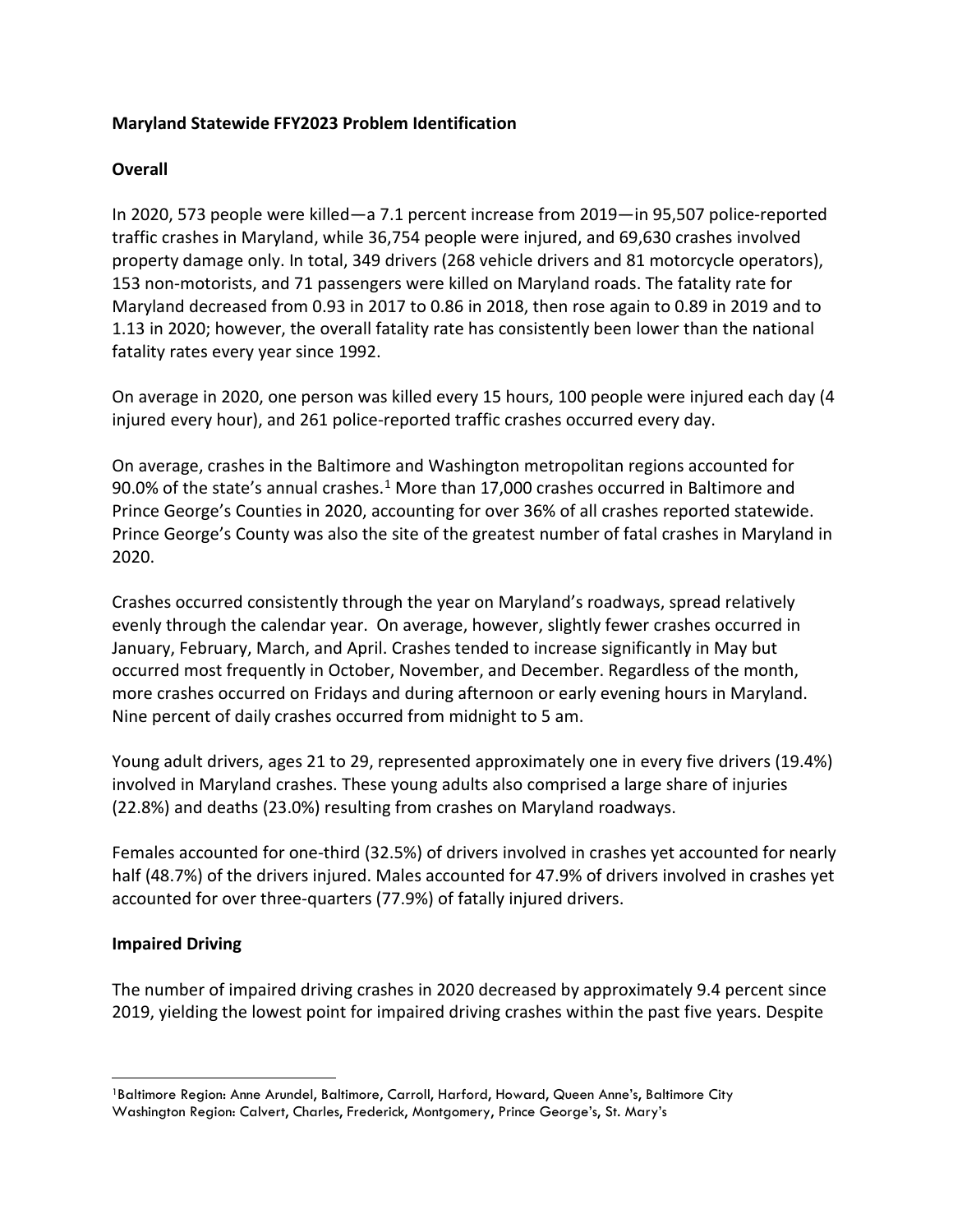the decrease in total crashes, fatal crashes involving alcohol and/or drugs increased by 32.1% since 2019, resulting in a 23.2% increase in the number of fatalities.

While one in 36 crashes involving driver impairment resulted in a fatality in 2020, almost onethird (31.7%) of all fatal crashes in the State involved alcohol and/or drugs. Although every impaired driving crash does not result in a fatality, impairment is often a factor when a fatality does occur. This relatively high rate of occurrence and correlation between impaired driving and fatal crashes and fatalities on Maryland roadways has made impaired driving a crucial focus point for traffic safety and law enforcement professionals throughout the state.

In 2020, Maryland law enforcement officers issued 38,022 citations for impaired driving (total of all citations issued, not total persons cited; in a single stop, an impaired driver may be cited for two or three violations), which translates to a total of 13,651 arrested drivers. This is compared to 18,279 in 2019 and 18,403 arrests in 2018. Comparably, the MHSO and its SHSP EAT partners are turning more attention to drugged driving in Maryland. In 2020, there were 6,892 citations issued to drivers for operating a vehicle while impaired by drugs or controlled dangerous substances (CDS), compared to 7,756 written in 2019 and 6,897 written in 2018.

# **Occupant Protection**

In Maryland during 2020, nearly 2,050 unbelted occupants of passenger vehicles or light trucks were injured or killed in crashes. Despite increases in observed belt use rates in Maryland and across the nation, 22.3% of all Marylanders killed in motor vehicle crashes were not wearing seat belts. Research has shown that seat belts, when used properly, reduce the risk of fatal injury to front-seat passengers by 45.0% and reduce the risk of moderate to critical injury by 50.0%.

In 2020, Maryland law enforcement agencies issued a total of 16,858 citations for seat belt use violations (which includes 1,997 child safety seat violations), reflecting decreases of 43.2% and 52.7%, respectively, since 2019. There were 29,660 belt use citations issued in 2019 (3,787 of which were for child safety seat violations) and 27,342 issued in 2018 (3,689 for child safety seat violations). The increase in the fine had been cited as a possible cause for fewer citations being written in previous years, or the issuance of a warning in lieu of a moving violation. Also cited had been the "Ferguson effect" where the tense climate of public interactions with, and increased scrutiny of, law enforcement may be affecting the number of vehicle stops. The MHSO will continue to analyze these data trends and work with its law enforcement partners to understand the changes seen in law enforcement interventions for traffic violations.

## **Distracted Driving**

Though the number of distracted driving crashes in 2020 fell by 20.0% from the previous year, the number of fatal crashes involving distracted driving increased by 12.0%. An average of more than 54,000 distracted driving crashes occurred on Maryland roads each year between 2016 and 2020. For this latest five-year period, distracted driving was a factor in an annual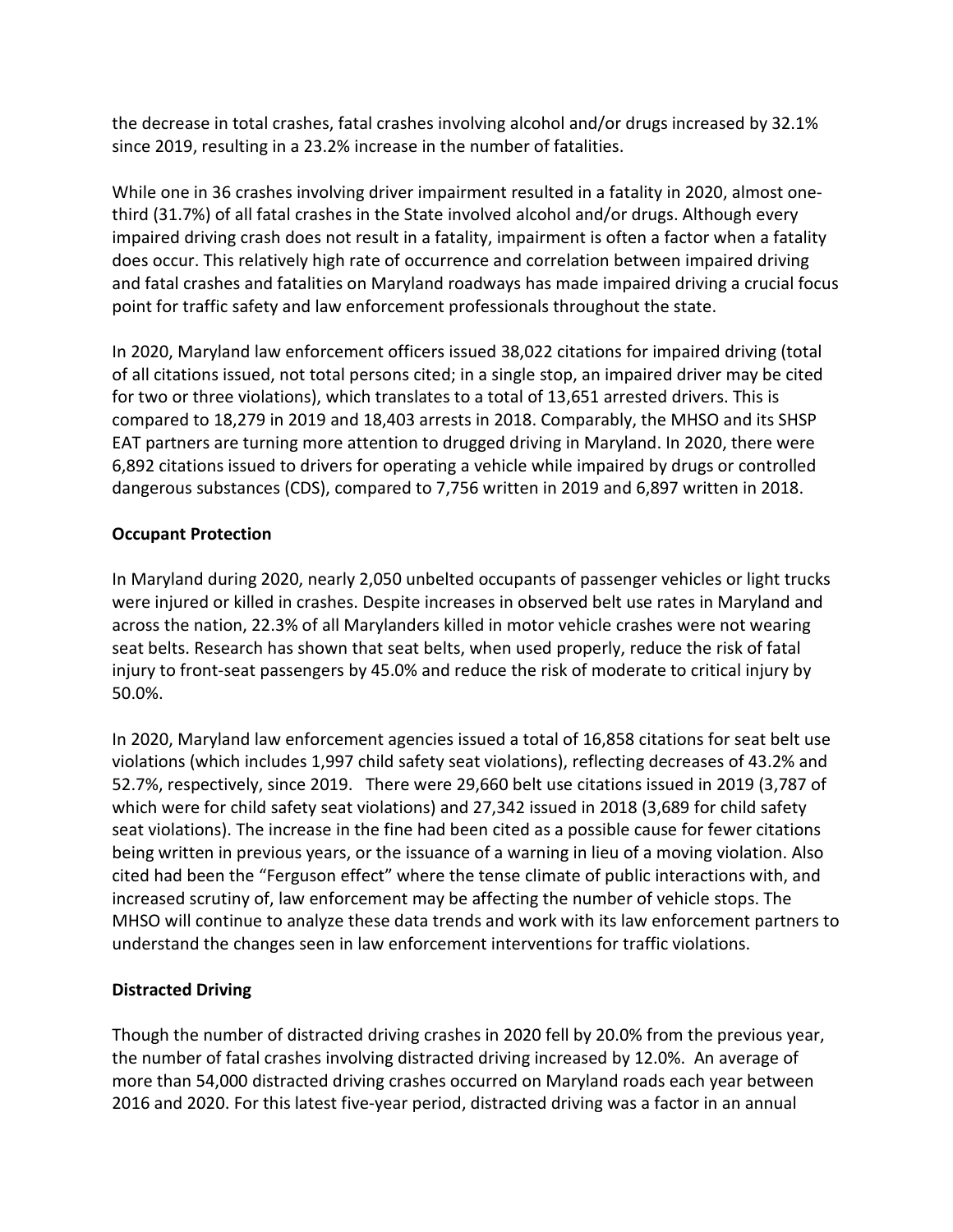average of approximately one-half of all traffic crashes (48.1%), more than half of all injury crashes (53.5%), and well over one third of all fatal crashes (37.4%). Distracted driving was a factor in 54.0% of injuries and 37.0% of fatalities. Thus, distracted driving is significantly overrepresented in all crashes, and even more so in injury crashes. However, the difficulty in accurately capturing distracted driving as a cause on crash reports would indicate that distracted driving is, potentially, still under-reported. Combined with the significant contribution of identified crashes, distracted driving is most likely a larger problem than currently indicated. Hence, distracted driving is a major focus for traffic safety professionals in Maryland and across the nation.

In 2020, Maryland law enforcement officers issued 18,270 citations for handheld cell phone use and 943 citations for texting while driving. These numbers represent decreases of 41.1% and 60.2%, respectively, from those of the previous year. In 2019, there were 31,035 handheld cell phone citations issued along with 2,367 texting citations. In 2018, there were 30,781 handheld cell phone citations and 2,173 texting citations.

# **Aggressive Driving**

In 2020, the number of fatal crashes involving aggressive driving increased by 48.6%, resulting in 56.4%, or 22, more fatalities than in 2019. The significant increase in fatalities and fatal crashes occurred despite the fact that the number of aggressive driving related crashes in 2020 declined by over one thousand, or by 27.3%. During the latest five-year period, 2016 through 2020, aggressive drivers have been involved in an average of 4,038 crashes on Maryland roads each year. For the same five-year period, aggressive driving accounted for an annual average of 3.6% of all traffic crashes, 4.4% of all injury crashes, and 8.1% of all fatal crashes in Maryland. Aggressive driving was a factor in 4.8% of injuries and 8.3% of fatalities during the five-year period, and 4.6% of injuries and 10.4% of fatalities in 2020.

In 2020, Maryland law enforcement officers issued 793 citations statewide for aggressive driver violations, compared to 824 in 2019 and 762 in 2018. Difficulties exist in obtaining convictions for violating the aggressive driving statute because of the requirement that officers observe three separate driving violations in order to issue an aggressive driving citation. This requirement almost certainly contributes to the low number of citations written each year for aggressive driving in Maryland, since law enforcement officers are typically trained to take immediate action upon seeing a violation. Waiting to observe two or more additional offenses before taking enforcement action is counter-intuitive to officers. It is suspected that many of the aggressive driving citations are directly related to police pursuits.

Among the 12 individual acts that comprise aggressive driving outlined in Maryland law, enforcement officers in 2020 cited 3,872 drivers for failing to yield, 24,527 for failing to obey traffic control devices (such as stopping for red lights and stop signs), and 9,216 drivers for lane violations. By comparison, in 2019 officers wrote 6,451 citations for failing to yield, 40,706 for failing to obey traffic control devices, and 13,402 drivers for lane violations.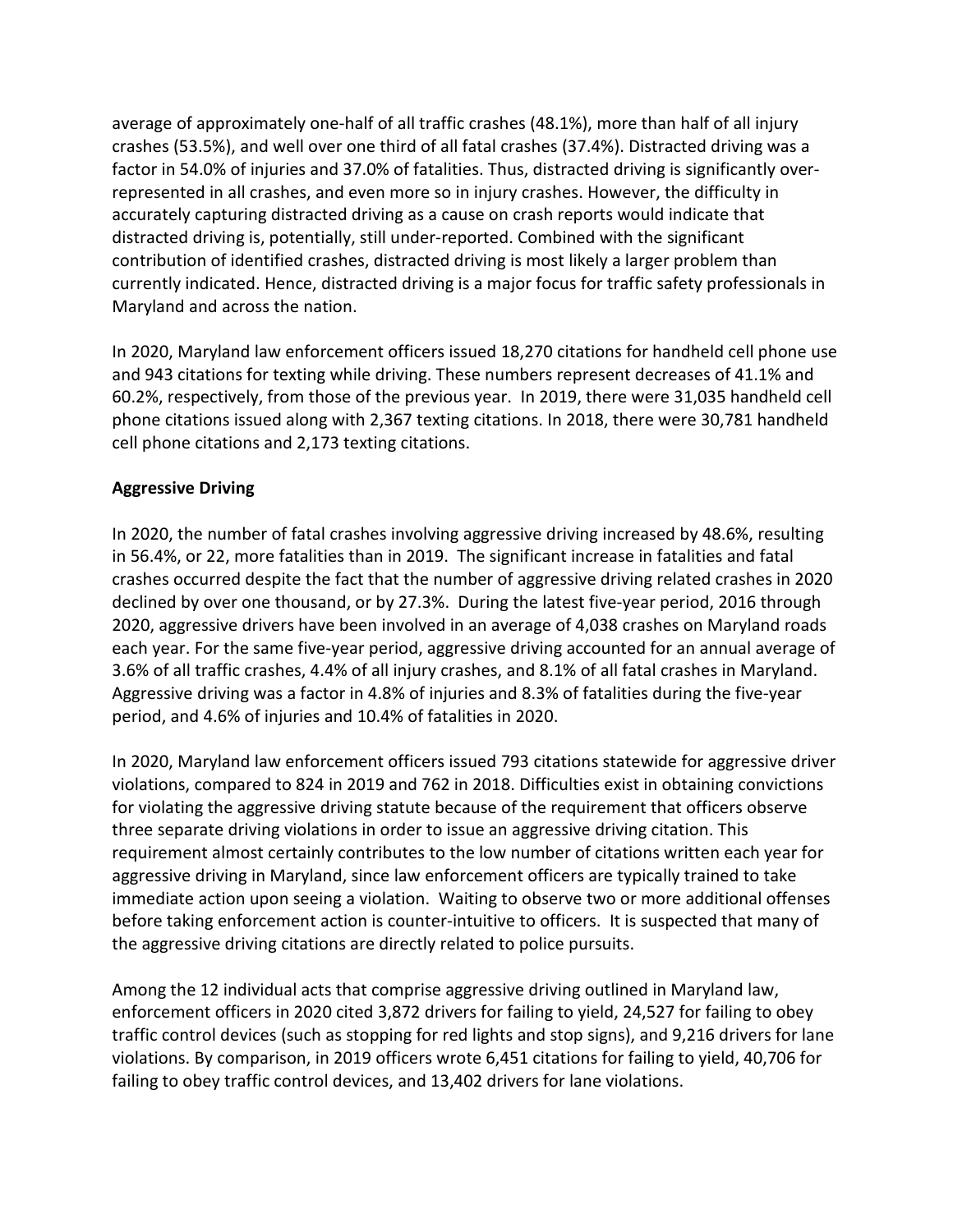### **Speeding**

The number of fatal crashes involving speed increased by 40.3% in 2020, resulting in 34 more fatalities than in 2019. The significant increase in fatalities and fatal crashes occurred even though the number of speed-related crashes in the State in 2020 declined by 17.6%, from 9,182 to 7,564. Still, between 2016 and 2020, an average of 9,474 speed-related crashes occurred on Maryland roadways each year. For the same five-year period, speeding was involved in an annual average of 8.4% of all traffic crashes, 9.0% of all injury crashes, and 16.0% of all fatal crashes in Maryland. In addition, driver speed was a factor in 8.9% of injured persons and 16.5% of fatalities for the five-year period, and 8.2% of injuries and 19.2% of fatalities in 2020.

In 2020, Maryland law enforcement officers issued 151,419 citations to drivers for speeding violations, compared to 182,213 in 2019 and 195,649 in 2018. The number of speed-related citations issued in 2020 represent a 16.9% decrease from the previous year and a 22.6% decrease since 2018.

### **Motorcycle-Involved**

Compared to the previous year, motorcycle-involved crashes in 2020 increased by 2.3%, as fatality crashes increased by 9.5% over the same period. Between 2016 and 2020, an average of 1,357 motorcycle-involved crashes occurred on Maryland roads each year.

From 2016 through 2020 in Maryland, motorcycle-involved crashes accounted for 2.4% of injuries and 13.9% of fatalities. Thus, motorcycles are significantly over-represented in fatal crashes.

While a relatively low 5.4% of motorcycle crashes result in a fatality, the fact that 13.9% of all statewide fatalities involve a motorcycle is cause for concern among traffic safety experts. This significant involvement of motorcycles in fatal crashes and their effects on overall traffic fatalities in Maryland indicate the need for greater motorcycle safety efforts such as awareness, education, training, and enforcement.

#### **Pedestrian-Involved**

The incidence of pedestrian on foot -involved crashes in Maryland in 2020 decreased by 25.3% since 2019, but fatalities increased by 5.6% (from 124 to 131 deaths) over the same period. Approximately 2,345 pedestrian-involved crashes occurred on Maryland roads in 2020, and an average of 3,142 such crashes occurred per year between 2016 and 2020.

For the same five-year period, pedestrians were involved in an annual average of 2.8% of all traffic crashes, 8.6% of injury crashes, and more than one in five (23.7%) of fatal crashes. Pedestrians involved in crashes accounted for 6.7% of injuries and 22.4% of all fatalities, although only 3.8% of pedestrian-involved crashes resulted in a fatality. These facts alone show cause for concern among safety professionals, as pedestrians are significantly over-represented